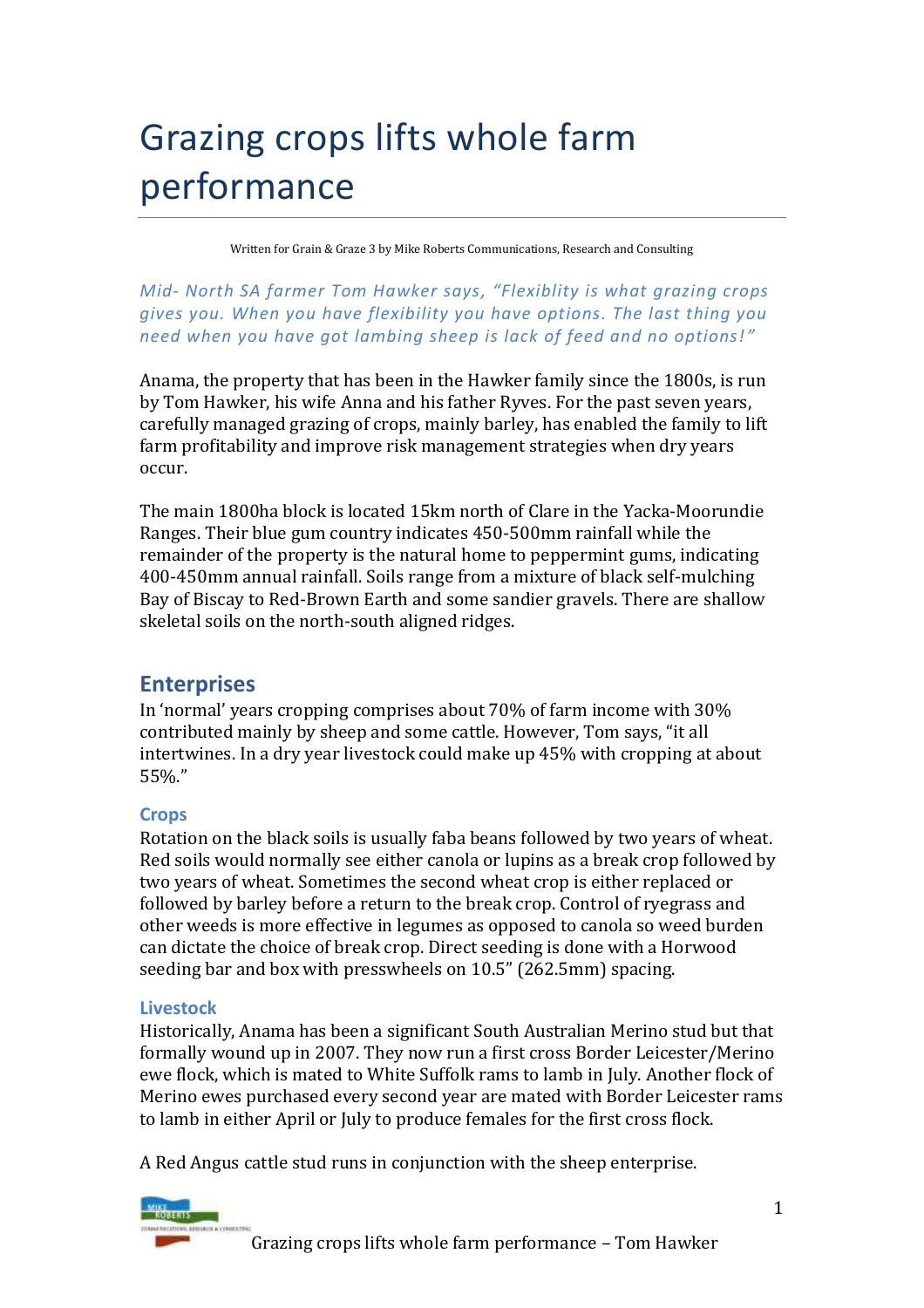# **Why graze crops?**

Seven or eight years ago, in response to 'changing seasons' the Hawkers began grazing their crops. Opening rains occurring earlier meant seeding was early too, especially barley. Tom says that the prolific growth of the early sown barley crops has made it essential to graze them. "It just gets too lush, too much growth, risk of lodging and increased fungal diseases, matures too early, too much vegetation. When barley is sown early it just gets out of control."

Wheat is also sown earlier now but doesn't exhibit as much lush foliage as barley so grazing hasn't been as important. Increasing the percentage of barley in the crop rotation has meant more available sheep feed with little loss of crop yield. Having said that, Tom points out that they did graze some Beaufort winter wheat this year that was sown in mid-April. It was grazed at the end of May for 10 days at 15 pregnant ewes per ha.

Compass and Scope barley are favoured varieties for grazing because they exhibit more early growth and compete well with weeds. A variety like Keel, with less growth of foliage is avoided. "If we are going to plant something to graze, we want a barley which produces good early dry matter. A lush variety will normally fall down when sown early but grazing controls it so it can't do that."

# **Grazing to delay flowering time for frost in barley?**

There's no doubt that grazing crops can delay flowering time but Tom says it's not a practical way to avoid problems with frost in spring. "It's a bonus if it happens. We can probably delay it a week or ten days but in the end our frost risk can be up to the first week in November and the barley is nearly full by then."

"If we tried to flower after the frost period ends we would experience hot and dry conditions in most years with lower yields. Frost is an unpredictable chance event but we can guarantee heat and dry so we aim to avoid those losses"

# **How do you do it?**

Barley is now sown at the end of April, three weeks earlier than usual. It's important to take advantage of barley's competitiveness by not waiting for the annual ryegrass to germinate. "Delaying sowing to control ryegrass hasn't worked for us. It's better to sow when moisture is there and the barley is competitive. Once we have some ground coverage we don't get many more germinations of the ryegrass and good competitive crops will outcompete a newly emerged ryegrass anyway."

Tom understands that grazing can open up the canopy again and give grass weeds another opportunity so it is important to have control options in place or have the crop recover more quickly than the weeds. This is one of the main reasons early sown barley has been a successful option.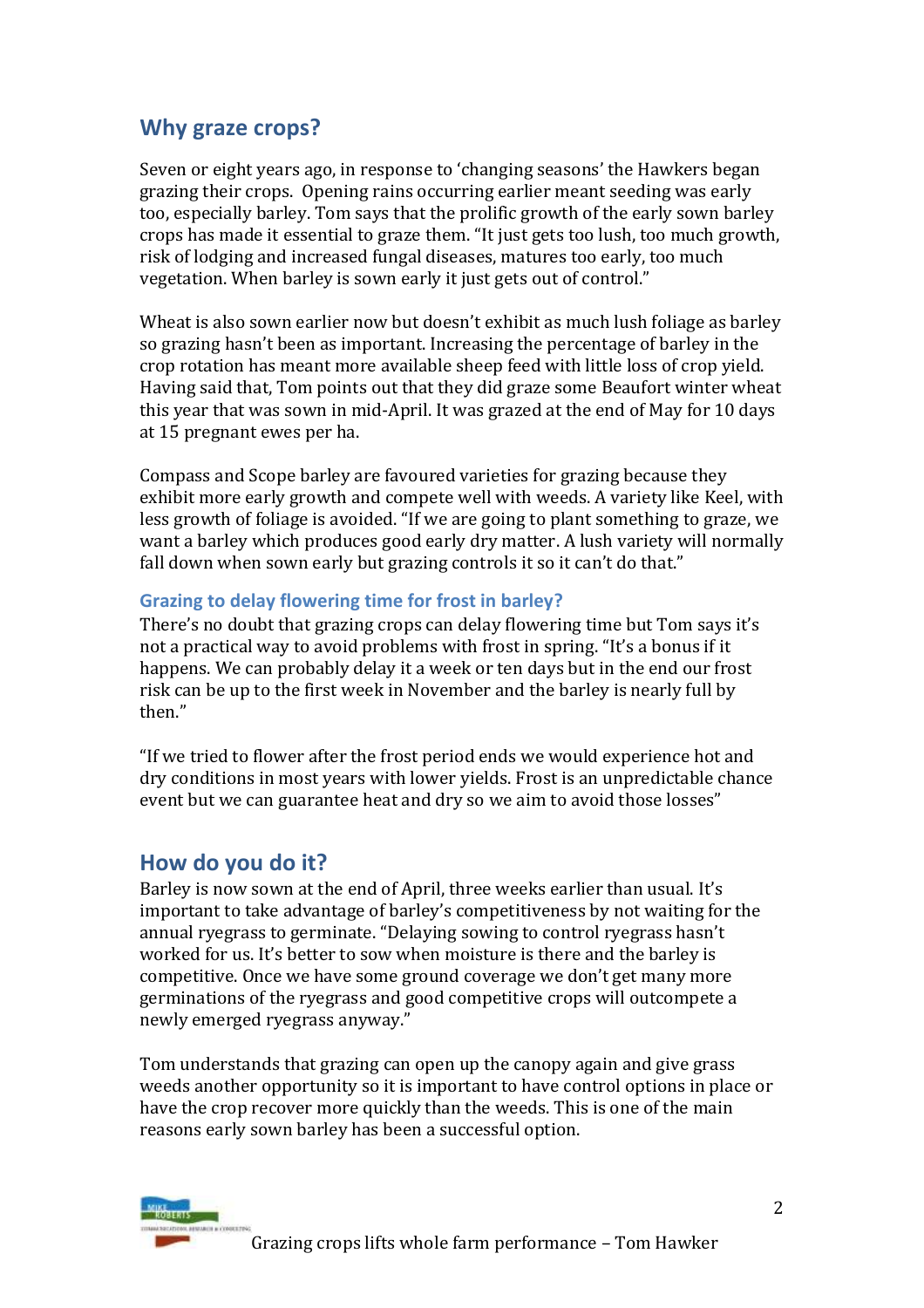The crop is first grazed about six weeks after sowing when it is no longer easily pulled out of the ground by the roots. The sheep grazed for 5-10 days at 20 pregnant ewes per ha. "After grazing nitrogen is applied as 50 kg/ha of urea to help the crop recover. Applying after grazing reduces the risk of sheep eating urea granules while they are in the paddock. As the season has progressed this year, the barley has been grazed about every four to six weeks."

# **Supplements**

Cereals are generally low in calcium and magnesium so Tom provides a mineral mix for the sheep to eat while they are grazing either wheat or barley. "All the mobs are getting bigger in general. During lambing it is harder to graze crops because we like to split the ewes up into smaller groups with a maximum of 100. About a month after they have lambed, we start boxing those mobs back up together. We generally put the lambing mobs in more timbered country to help protect the sheep from the weather." The crossbreds exhibit lambing rates of 120-170%.

For those lambs eventually going on to the bean or lupin stubble post harvest, there could be a feed gap of 3-4 weeks or longer. As that feed reduces in value the lambs will be supplementary fed with lick feeders, to control grain intake, until stubbles are available.

"We can start at 100g/day and as the feed deteriorates we change the barley percentage in the feeder and start adding the legumes."

# **What paddocks best suit grazing?**

Tom Hawker says smaller paddocks in low lying frost prone areas which also have good natural growth are ideal for grazing, especially those with red alluvial soils. Stock usually prefers bare areas such as a roadway or scrub when not grazing. He tries to set up the paddocks so they have areas sheep can go and not have to sit in the crop all day, where it is wetter underfoot and boggy.

"Those sort of paddocks are generally between 10-16ha and they are that size because of geography such as creeks or rocky ridges. These areas, which aren't best suited for cropping, have more natural timber and are closer to our yards and access points are our most convenient paddocks." If paddocks are too big sheep spend more time in them, which isn't always ideal because they tend to graze some areas much more heavily than others.

#### **How do you know how hard to graze it?**

"The later we graze and the harder we graze the more damage we are going to do to a crop. It is better to graze earlier before we pass Growth Stage 31." Tom doesn't use a caged, ungrazed area to monitor this but says, "We can just tell by running our fingers along the sheath to feel for the head that is forming to help determine how low to graze it."

# **Grazing provides flexibility to keep options open**

Depending on the feed requirements, grazing can provide a few different options. "Generally in September or October we remove the stock if we have

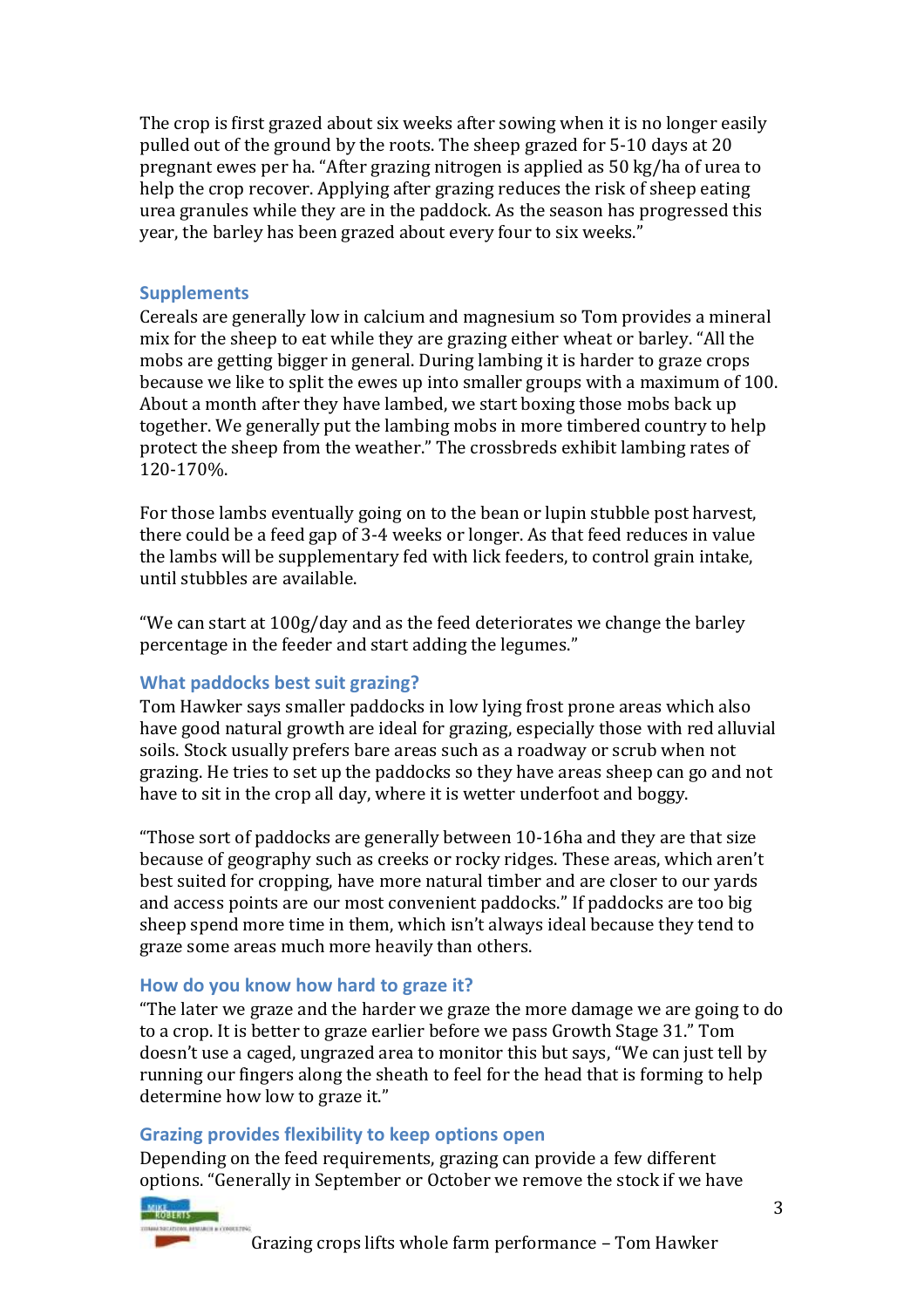enough feed and the crop will recover with some added nitrogen and we will just set it up for grain. Being earlier sown, the roots have penetrated deeper enabling the crop to take advantage of water down the profile as upper soil layers dry."

"If we still need the feed later into the season there are a few options. Because we have reduced the biomass by grazing, the transpiration of the plant is going to be less so it should be more efficient at using the available moisture. Depending on the needs of the sheep, they could come out and allow the crop to recover. That will line up with weaning. We will apply some urea and give the crop another three week break then wean lambs into that paddock."

According to Tom, that can even happen at head emergence. "Once we get head emergence we have found that the sheep will chew the leaf off but not the heads. So even then choosing to lock a paddock up, applying nitrogen and being lucky enough to have a good season can still result in yield close to 100% of ungrazed yield."

After last year's very dry finish, lambs were weaned onto the heading barley crop. After they were removed, it was sprayed with glyphosate to kill the ryegrass and harvested for on farm use. Even though sheep were grazing it during head emergence, it still yielded 2t/ha.

# **How much does it affect yield?**

If crops are grazed early and feed is not required later in the season then the paddock just returns to the cropping system with little or no loss of yield. With the good conditions this year, Tom thinks there will be minimal loss of yield even with sheep grazing up until a few weeks prior to harvest. "An ungrazed barley crop might yield 4.5t/ha and this year I think we could still get 3.5-4t/ha after four grazings!"

Cattle can also be used to graze crops but not once heads emerge. They tend to eat the heads off and get awns stuck in their mouths, causing problems.

# **So what are the benefits?**

For Anama, probably the biggest benefit has been the ability to run 15-20% more sheep than before. With the traditional model, farmers often had a wether flock that took the brunt of the lack of feed by being relegated to poorer feed paddocks or simply losing condition.

"Now, not having any wethers, grazing crops gives us that bit of flexibility to provide good feed for ewes and lambs. Everyone has the same problem when it's wet, cold, winter feed value is low and grasses are mainly water. We always hope for a good spring to get most of the growth and most of the weight on the lambs but the problem is that you can have too much feed in spring and not enough in winter. We need to be able to carry more sheep than we really should in the winter to enable us to have enough sheep for the spring. Grazing crops enables us to do that."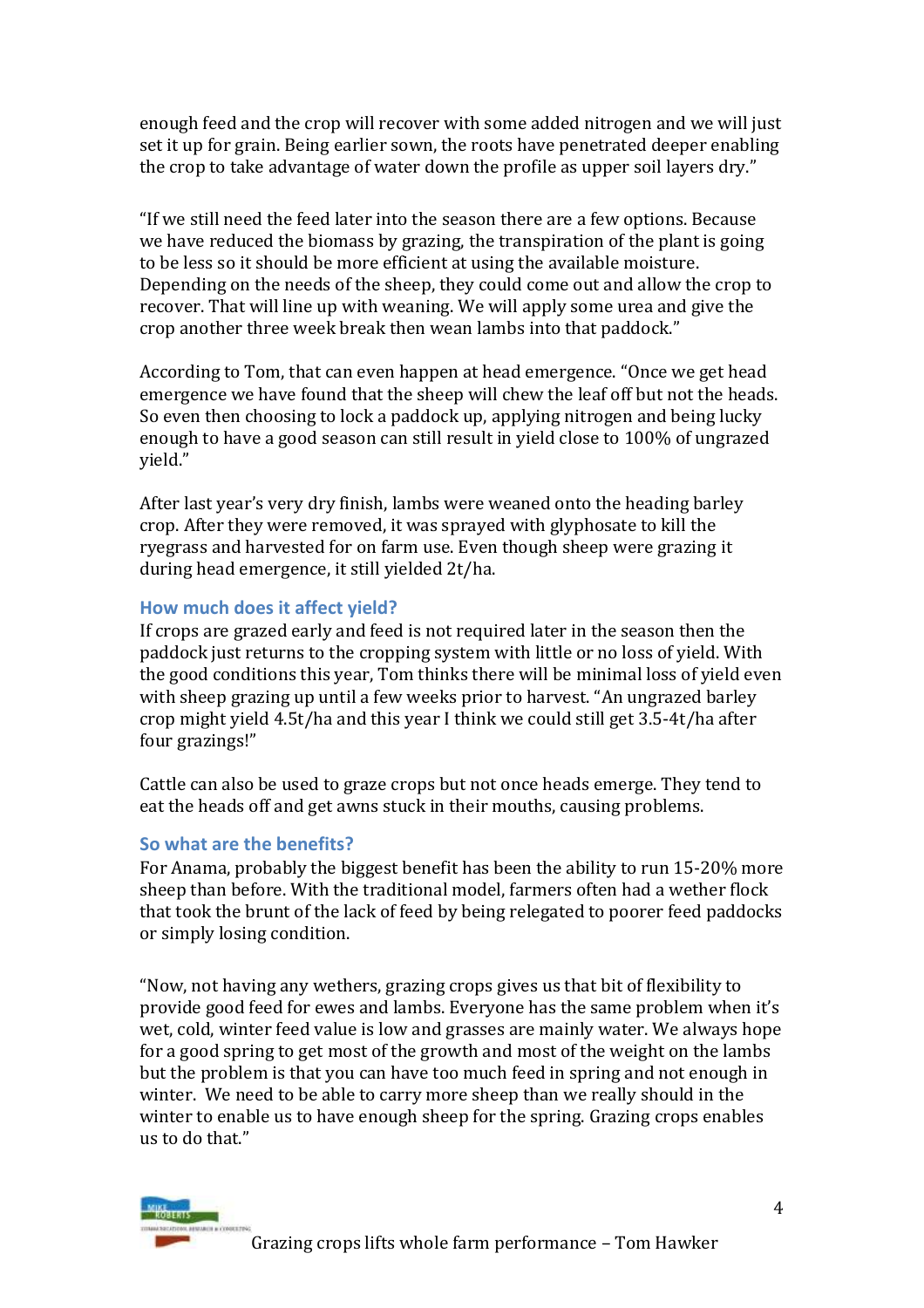"We have choices. We can supplementary feed during that winter period or graze the crops or do a combination of both, which is what we do. In a good season grazing of crops in spring isn't needed so then we can harvest those crops. Otherwise we would have to run 20% less stock and then in the spring we have too much feed and it would be harder to keep the weeds under control."

# **Weed control**

Tom Hawker has found the most effective broadleaf weed control method in crop is spray grazing using a half rate of MCPA to sweeten up the weeds, encouraging the sheep to selectively clean them up.

"If you leave them in for that last month when the crop is actually maturing they will selectively graze and delay the flowering of ryegrass. We then spray with glyphosate, which is a good way to clean up the paddock for the following year."

In pastures, weeds such as capeweed are also controlled with half rates of MCPA or Agtryne (plus dimethoate for insect control) and grazing rather than the use of more selective herbicides. In paddocks with 40% or more clover, this method works well as the heavy grazing pressure keeps barley grass under control.

In pasture paddocks without a good clover base Tom has been sowing barley and a tetraploid annual ryegrass. He sprays the paddocks at the end of the normal seeding program, which has allowed the barley grass time to germinate and be controlled. The ryegrass is then sown at 10-15kg/ha and the barley at 50kg/ha. The are cross-sown relative to each other on 10.5" (262.5mm) spacing.

The barley provides good winter feed and the ryegrass provides late winter and spring feed. The ryegrass' season is six weeks longer than the barley. This remains pasture and is not harvested.

# **Whole farm profitability with sheep as base**

For Anama, sheep provide the base income which doesn't vary much from year to year. "In a dry year we aim to get the same sheep income as we would in a good year so we can't afford to reduce condition if we hope to finish lambs and still have enough feed to put more condition on the ewes prior to mating."

Grazing crops means the sheep income can be increased by 15-20% and then maintained. The seasonal variable becomes the cropping program. That is the opposite of how the farm used to run.

"To maintain our sheep income, we need to have high lambing percentages by maintaining ewe condition and then be able to finish the lambs. We have to be able to get enough growth on lambs by weaning and then they are finished on the bean, lupin or barley stubbles. So from weaning in mid-October for the July lambs, if there is not enough feed some of them will go back onto barley crops and others will go back onto the best grass seed-free pastures."

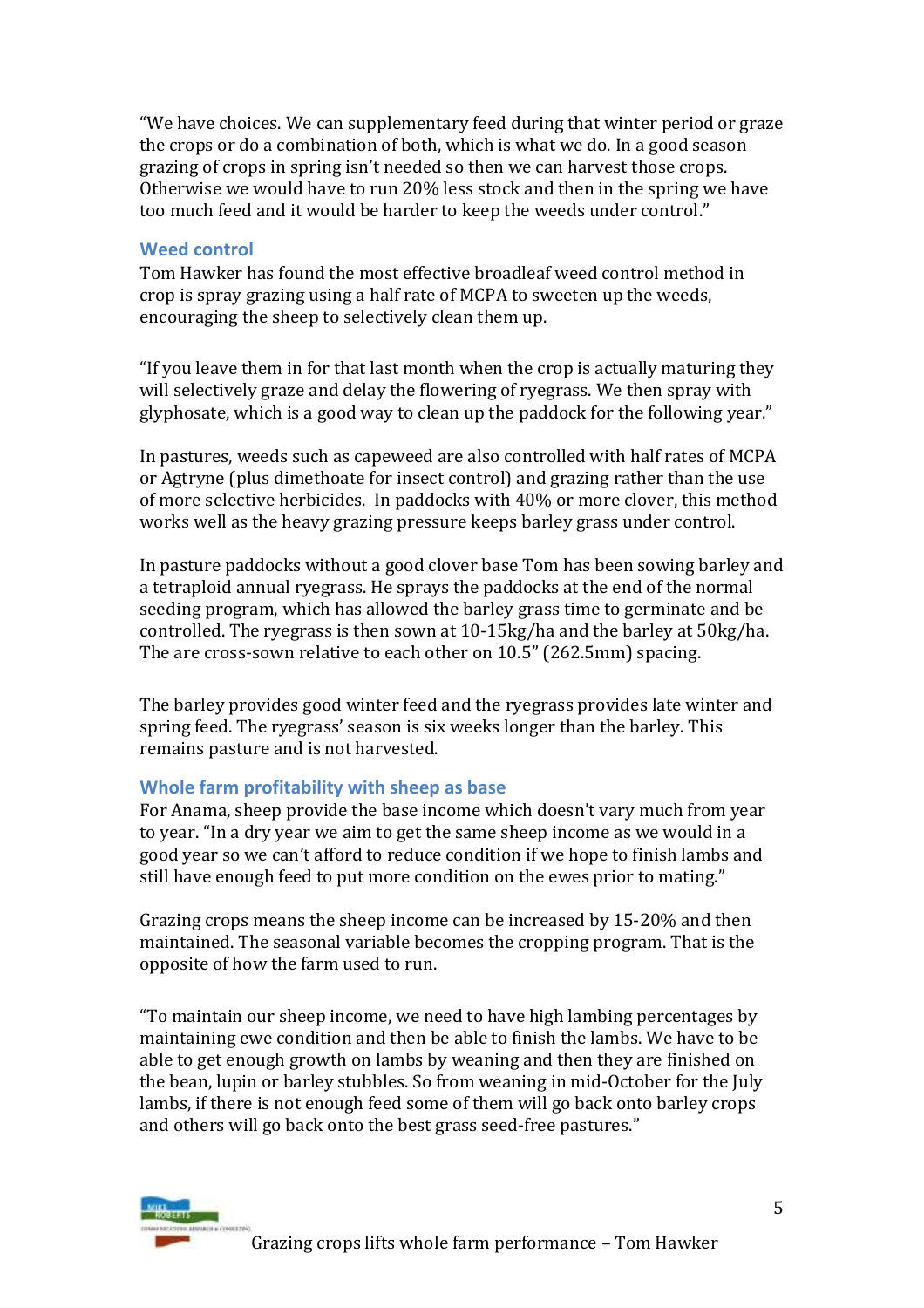In the dry years there is obviously less crop yield but the sheep are getting the benefits of the cropping to maintain condition. The sheep income doesn't actually go up (from 30 to 45%), it's the crop income going down (from 70 to 55%) that changes the percentage.

# **How did you learn how to do it?**

Crops were first grazed out of necessity in years when feed was short. Tom admits to being pretty nervous the first time they tried grazing wheat. "We were surprised to find that crops recover so quickly. Seven to ten days after grazing you can hardly tell. We have also found less disease after grazing barley because the sheep are eating the leaves with the disease on them. They just clean it up."

Tom Hawker's advisor is Mick Faulkner of Agrilink who has been very encouraging of his efforts to enhance whole farm profitability by working out how to effectively graze crops.

"Mick Faulkner has always had an open mind. He advises on the whole farm, not just crops. He realizes that everyone's interests in farms are different. We've been brought up with sheep; we have some non-arable country so we are always going to need them. He's always been open to that view."

# **Critical success factors and pitfalls**

Problem paddocks, which are identified as having factors that can affect crop yield, are ideal starting points for grazing crops. Frost prone paddocks or those early sown paddocks with too much biomass are ones to look at. Early crop sowing programs are bound to throw up some paddocks where grazing can help keep the crop under control otherwise it would be too rank.

Paddocks with weeds are also good targets. Anama's busy time for livestock is when everyone else is making hay. They choose to produce minimal hay so use spray grazing instead to keep sheep fed and weeds under control.

Introducing crop grazing is a great way to be able to increase stock numbers on the same holding. It provides another option for times when feed is scarce or overabundant.

About 15ha is the ideal paddock size for grazing. If you want to do it over 100 ha you need to break it up, probably by electric or some other sort of temporary fencing. Once you get much over 30ha you get very uneven grazing. You can alleviate that with bigger mob sizes but it is going to be difficult.

Bigger mobs are all right on that first graze but once crops get higher they will find areas of the paddock they like and mow that down, leaving other areas untouched.

Tom says be aware that barley stands up to grazing much better than wheat. "For most wheat varieties, once you get into August it's too late to graze. With barley we just keep going depending on the requirements and the season.